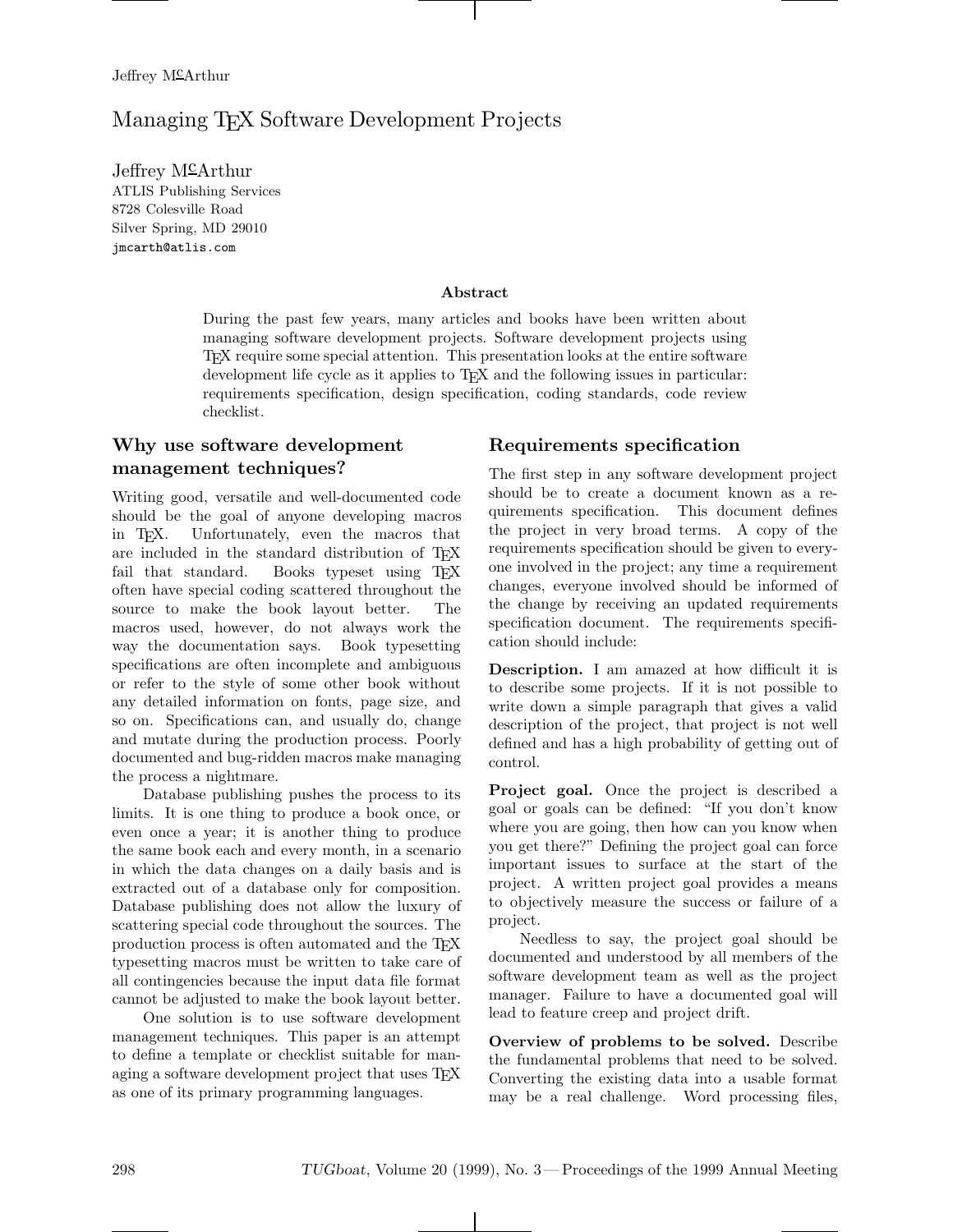poorly organized databases with little or no documentation, and spreadsheets can, and often are, the only available format for the data. All must be converted into a format suitable for typesetting with T<sub>F</sub>X.

**Tasks/Functions.** Specify the tasks or functions the macros perform. For example, if there are any extracted indexes or page cross references they should be defined.

**Current mode of operation.** It is useful to know the current mode of operation. This avoids the problem of creating a solution that cannot be easily integrated into the working environment of the user. For example, if the user is a hard-core plain TFX user, providing a set of macros that only work under LATEX would not be an appropriate solution.

**Communications.** Does the user expect the data back in some other format? One rather large project that I was involved in required converting data from a proprietary typesetting format into SGML, typesetting a book, and producing an electronic version of the data on CD. We finished the book and the CD and figured we were done for the quarter when the client called up and asked us about the "mag-tape version"? Our marketing department had forgotten to tell us that we had to create yet another deliverable. The data was to be delivered on an IBM formatted 6250 BPI magtape with a specific tape label. The requirements document should have specified that deliverable. Unfortunately it did not, and we had to scramble to pull together the resources to complete the project.

If the data undergoes any conversion processes it is important to specify the life cycle of the data and its changes. This means that the date (and possibly the time) when the data is frozen for production should be specified. If the data is modifed for typographic reasons during the production process, it must be specified if the original data is to be updated to match the typographic changes. For example, if the data is in SGML or XML it is common to add processing instructions to the data to help with the typography. It is sometimes necessary to make structural changes in tables, particularly CALS SGML tables,<sup>1</sup> to make them typeset properly. Changes of this type require complex changes to the source. If the data must be returned in a format that could be used again, the returned data must include the structural changes to the table elements.

Another example involves the creation of a printed book and an electronic product, e.g. CD-ROM. Typographic changes due to typesetting the book may need to be reflected in the CD. Failure to document this requirement can lead to serious problems if the products get out of sync with each other.

**Ease of use.** Specify how experienced with T<sub>E</sub>X the user of the macros should be. It is all too easy to create macros that only an expert can use. Occasionally, however, it is appropriate to create complex macros. The key is to document the expertise needed, since the level of experience of the user also defines the amount of detail that the documentation needs.

**Hardware/Software.** Specify the hardware platform(s), operating system(s), and implementa- $\text{tion}(s)$  of T<sub>F</sub>X that the macros will run on. This is important if you are using some of the modified implementations of T<sub>E</sub>X like  $\varepsilon$ -T<sub>E</sub>X, Omega, or PDFT<sub>F</sub>X.

Some implementations of TEX are compiled for a particular memory size. Other implementations are configurable. In either case, the minimum and recommended TFX memory size should be specified. This will let the user know if they have to use a larger version of T<sub>E</sub>X or reconfigure their existing version.

TEX has a very small memory footprint by today's standards. Unfortunately some of our users have just about everything running on the PC at one time. One of our users has the following programs running at all times: Excel, Word, Outlook, Internet Explorer, and several other proprietary pieces of software. "Bloatware" software packages can use up tremendous amounts of local disk space and memory. Attempt to define the possible interactions that might occur if other software packages are running. Define the amount of both network and local hard disk space required.

<sup>1</sup> Continuous Acquisition and Life-Cycle Support (formerly Computer-aided Acquisition and Logistics Support) (CALS) is a Department of Defense (DoD) strategy for achieving effective creation, exchange, and use of digital data for weapon systems and equipment. MIL-PRF-28001C is the military stan-

dard for CALS markup requirements. A soft copy of this is available at:

http://www-cals.itsi.disa.mil/core/ standards/28001C.pdf

Because CALS tables are designed to support the entire DoD they are very complex and difficult to use.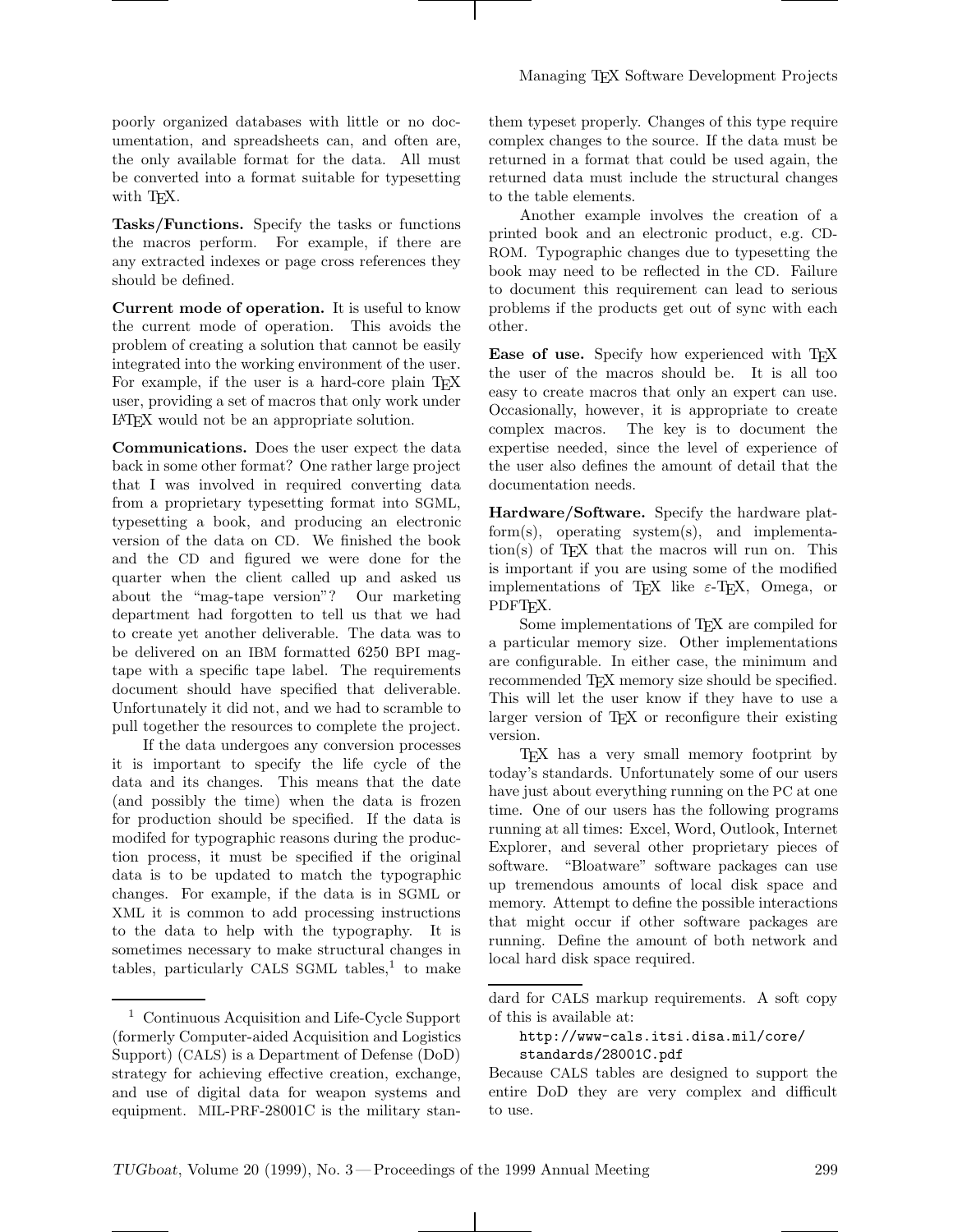**Quality.** Outline in broad terms the rules for word, paragraph, column, and page breaking.

**Performance.** T<sub>E</sub>X is a high-performance typesetting system. Usually there is no need to worry about performance. However, the generation of PDF pages on demand by a web server can become a performance issue. List all performance criteria.

**Compatibility and migration.** Specify if the macros are based on plain or LATEX or something else. Specify if the macros have to be compatible with any other macro package. If the macros are a replacement/upgrade of an existing package specify what amount of re-learning will be required of users as they migrate their data to the new package.

**International.** Specify the need to support running and/or continued heads that may include support for  $\widehat{R}$  and <sup>TM</sup> as well as accented characters. Specify how  $(\overline{R})$  and <sup>TM</sup> are to be typeset: superscript or not, serif or sans-serif or font dependent.

Itemize the languages to be supported. Each language requires it own hyphenation dictionary. The encoding of the input data should be defined. Determine if the data uses the Latin-1 encoding or some other format, e.g. UTF-8.

There is a lot of data with accented characters that uses MS-DOS code page  $437$  or  $850.<sup>2</sup>$  This data is not compatible with the TEX standard encoding or 8r, used with most PostScript fonts. The way the data is encoded should be documented.

**Service and support.** Itemize the level of service and support. The days and hours when support is available should be listed in detail.

**Pricing/Licensing.** Define the ownership of the macros. Specify the method by which the source code will be provided and if the source code can be de-commented.

# **Design specification**

Creating the design specification document can be done in parallel with creation of the requirements specification document, but it should not precede it. It is important to understand what is required prior to defining the design of the pages.

Publishers often provide design specifications, but publisher-supplied design specifications are often incomplete, vague, and ambiguous. Even when the publisher provides such information, a document should be created that defines all the details required by the project.

Documenting the specifications also gives the typesetter a mechanism to generate additional revenue when the publisher makes changes at the last minute.

**Description.** Give a detailed description of the typeset pages.

**Output format.** Define the output medium. Resin-coated paper and film are still used as well as electronic formats. The design specification document should unambiguously define the format of electronic files. There are many possible standard electronic formats: PostScript, PDF, or separate EPS files. If the deliverable is in PostScript, identify which PostScript level 1, 2 or 3 is required, and if the files are to be DSC-compliant (Document Structure Convention). Specify how many pages will be in each output file.<sup>3</sup>

If the final deliverable to the printer is to be electronic files, it is important to establish a dialogue early in the process with the printer's technical staff in order to determine the specific file formats needed.

**Covers/Spines.** State if book covers and/or spines are part of the deliverable.

**Page size.** Define the physical size of the page. In PostScript this is also the bounding box. If there are crop marks, the size of the physical page will need to be larger than the size of the trimmed page. The size of the trimmed page should also be defined.

PostScript and imposition software may have additional requirements. The bounding box of the printed page may or may not need to include the crop marks, depending on the needs of the imposition software.

**Crop marks.** Specify if crop marks are needed and where they are to be located. Today, many web press printers want crop marks, but they must

<sup>2</sup> The term "code page" refers to the keyboard and display encoding. When MS-DOS was developed there were no accepted standards for the layout of accented characters. Code page 437 was the default layout for the version of MS-DOS that what shipped to the United States, and code page 850 was the default layout for Wester Europe.

<sup>3</sup> Some imagesetters limit the number of pages they can process in a single file. Often long runs must be broken into ten or twenty page batches. When this happens, the design specification document should also define the file naming convention for the multiple pieces.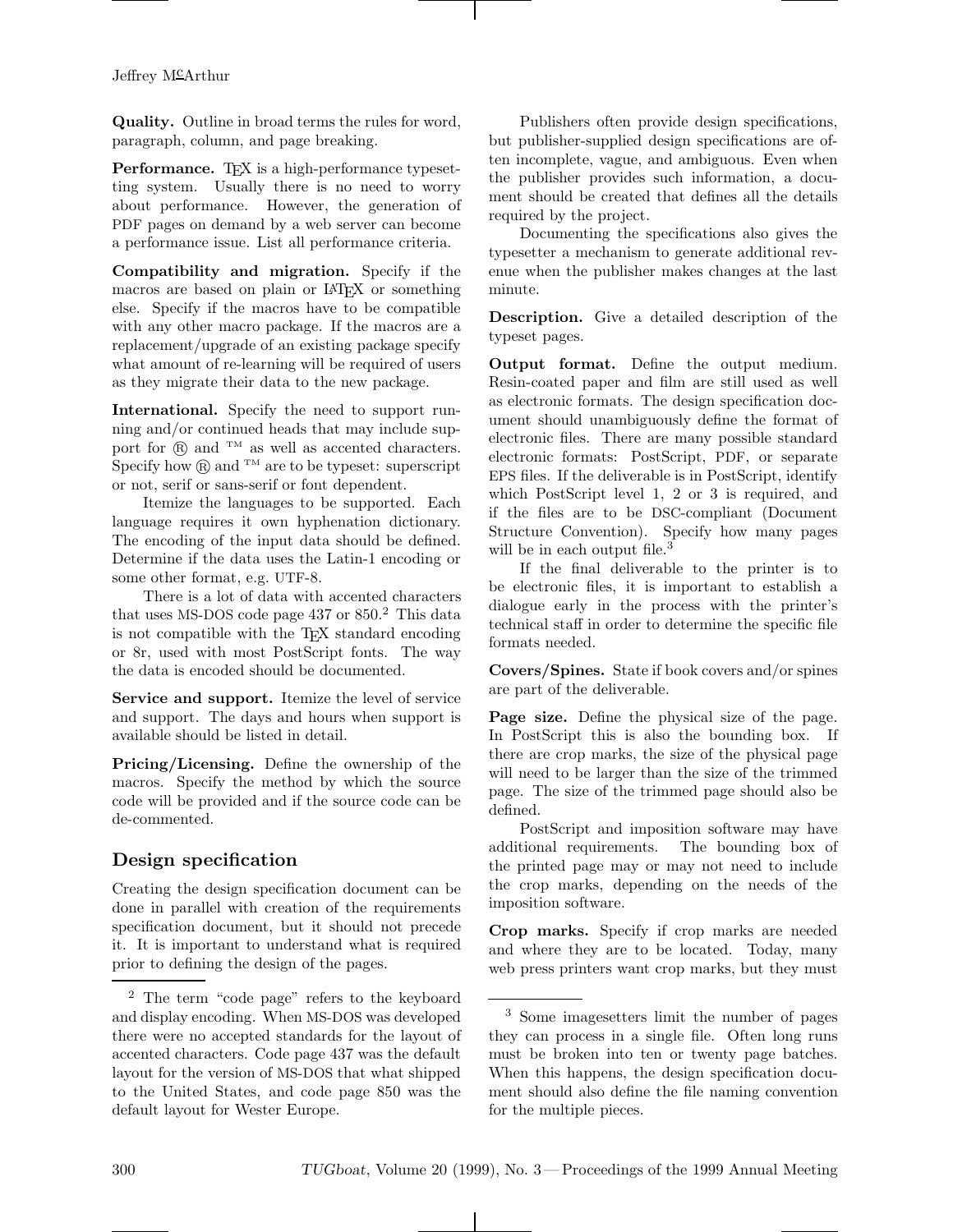be located one-eighth of an inch outside the page. Specify the location of the crop marks and what they should look like.

**Color separations and registration marks.** Define the number of color separations and what information is printed on each separation. Registration marks should also be specified. The use of spot color or highlighting also needs to be defined.

**Screens.** Specify if there are any screens on the pages or if the pages are to be set on colored paper. Also define the amount that the screens must extend beyond the trim size.

**Bleed tabs.** Define the number, size, and placement of any bleed tabs as well as the amount that the tab should "bleed" beyond the trim size.

**Makeup.** Define the number of columns per page for each section of the book. The rules for starting a new column, new page, and new right-hand page should all be specified.

**Fonts.** Define what fonts are to be used. If the output is PostScript or PDF, the document should also specify if the fonts are to be embedded in the document. Also specify if embedded fonts must be the entire font or if the font can be a subset of only the characters used by the document.

**Running heads.** Define the running heads. The rules for any alpha-omega or dictionary heads should be specified. The document should also define if math, accented characters, or other complex textual material can occur in the running heads since these may require particular attention.

Even if there is initial agreement that there will be no math in the running heads, this may change later in the process. Any changes to design specification must be agreed to by all parties.

**Continuation heads.** Define the number and type of continuation heads. As with running heads, the document should define if math, accented characters, or other complex textual material can occur in continuation heads.

**Sorting.** If the data is to be sorted, the rules for sorting must be defined. Particular attention should be made to rules for ignoring leading articles such as "a", "an", and "the", casing and punctuation. The sorting order for names can be particularly complex and must be defined.

Sorting languages like Chinese can be particularly challenging since it can be sorted in either radical then stroke order or stroke then radical order. The order is dependent upon the publisher's preference. Dealing with sorting and punctuation in Chinese is particularly painful. Japanese has even more complicated sorting requirements. All of these need to be specified if the sorting involves Chinese, Japanese, or Korean.

**Cross-references and hypertext links.** Define the types of cross-references. The document should define if they are simple references, or actual page cross-references or even hypertext links. The formatting style for hypertext links should be defined.

**Extracted indexes.** Define any extracted indexes. The sorting order for each extracted index must be clearly described and all exceptions noted.

**Graphics and line art.** Define the parameters for line art. If there are specific limits on the art size or shape they must be documented. The acceptable formats for the artwork should be specified. If the artwork is to be scanned, the scanning resolution should be specified as well as the delivery format. If there is an approval process associated with the  $artwork<sup>4</sup>$  it should be clearly spelled out.

**Hyphenation.** Define the rules for hyphenation. Any multi-lingual document requires special attention to defining the hyphenation rules.

**Widows and orphans.** The rules for breaking paragraphs, columns, and pages should be defined in detail. Special attention should be devoted to pages that run short or long.

**Additional breaking and grouping logic.** Describe any logic that may be required for grouping. For example, it may be undesirable to break address listings except at specific places. For example: the city, state or province, and postal code should sit as a block, except when they will not fit, and then it should break following the city. The rules for addresses outside of the United States and Canada should be defined in detail.

**Blank pages.** The direct-to-plate technology does not come without a price: imposition software demands consistency. Often it is necessary for the final deliverable electronic pages to include blanks. When a section of a book is defined to start on a new right-hand page, the typesetting macros may need to output a blank page instead of just incrementing the folio. Bleed tabs, crop marks, and screens complicate the process.

<sup>4</sup> Advertisements in books are generally artwork that must be approved prior to printing in the finished book.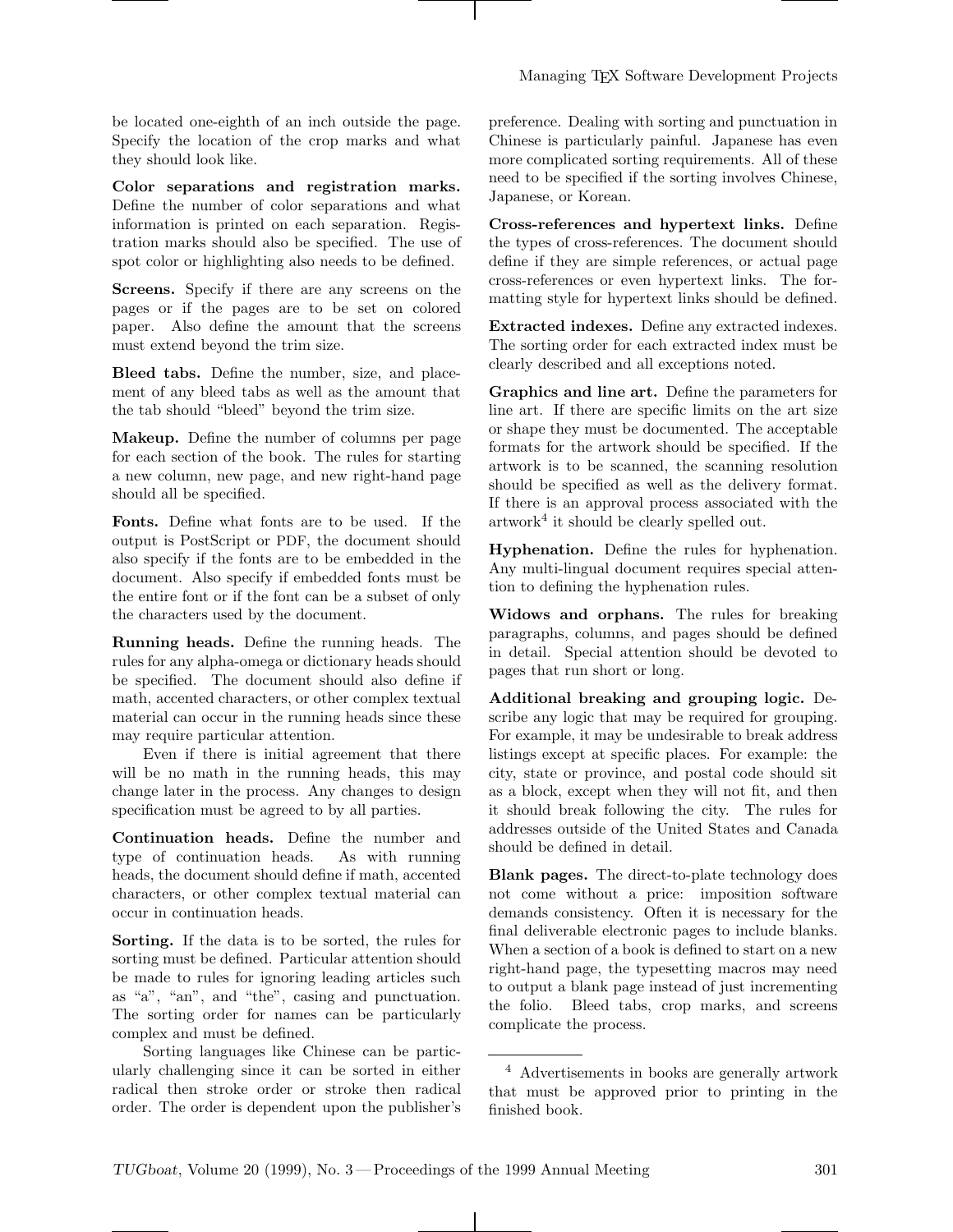**Front and back matter.** Cover pages, copyright pages, and dedications are often created using WYSIWYG software. If the book is to be printed using direct-to-plate technology these pages may need to be integrated into the electronic files for the body of the book. How these pages are to be delivered and who will be responsible for the integration must be documented.

**Typesetting deliverables.** Define how the finished pages are to be delivered. In the case of film or photographic paper, include the shipping address and how the package is to be shipped. If the deliverable is electronic, specify how the data is to be transferred or shipped. Define the acceptable media: floppy, zip-disk, CD-ROM. If the files are to be electronically transmitted, list the email address or the ftp site to which the data is to be sent. If the data is to be transferred through a firewall, the security measures should be specified.

**Features/Enhancements.** Define possible future features or enhancements that could be made to the typesetting macros.

**Exit conditions.** The printer has the final word on the design specification document. The location of crop marks, bleed tabs, registration marks, and screens may need to be adjusted to meet the demands made by the printing press. Sample pages should be sent to the printer for their approval as soon as possible in the process.

## **Metrics**

Dr. W. Edward Deming, a well-known author on management techniques and practices, introduced various quality control methods into management practice. He emphasized that you cannot manage what cannot be measured— otherwise you have no idea if what you are doing helps, harms or has no effect. He also introduced a number of statistical techniques for measuring product quality, as well as procedures for measuring improvement.

Therefore, as part of managing the development process, it is important to create an objective measure of the quality of T<sub>F</sub>X macros. As a programming language TEX has some unusual features such as the ability to change the category code of characters. This makes it difficult to create accurate metrics. The solution is to enforce coding standards.

Metrics are a complex and controversial subject that requires more than just a few paragraphs. I plan on writing a detailed paper in the near future, to cover the topic of metrics and TEX.

# **Coding standards**

There is very little literature about coding standards for T<sub>F</sub>X. ProTeX and docstrip are tools that are supposed to aid in documentation and code generation, but neither assures consistency in coding style.

**Introduction.** This is an attempt to introduce a formalized set of standards for software development using T<sub>E</sub>X. During the past nine years I have managed nearly twenty man-years of extensive development in T<sub>E</sub>X and this paper is based upon that hard-earned experience. My focus has been exclusively on plain T<sub>E</sub>X, although most of these standards can be applied to LAT<sub>F</sub>X.

**Scope.** This set of coding standards and conventions for coding and commenting TEX macros will help ensure consistency and maintainability. These standards were created not only for newly developed code; any maintenance change to existing code should attempt to bring that code into conformance with at least the commenting standards.

**Purpose.** Coding standards provide a framework for developing code that is both internally and externally consistent. The framework should provide the support necessary to allow the programmer to concentrate on creating the best implementation of the code.

**Deviations from industry standards.** The TFX book defines a coding and commenting standard TEXbook defines a coding and commenting standard by its numerous examples. The coding style used in The TEXbook puts multiple statements per line and uses trailing \fi. This style makes it difficult to follow the logic of the code.

Instead of continuing to emulate the standard defined in The T<sub>E</sub>Xbook, this is an attempt to define a new standard that treats TEX macros like any other software development language.<sup>5</sup>

Some will argue that the coding styles in printed books such as The TEXbook and TEX: The Program are used to save space in the printed product. Paper-saving economies that may have been exercised for budgetary reasons should not have a long-term bearing on standards particularly if the result is compromised clarity. TEX is about fine typesetting. Listings of code should be held to the same high standard as typesetting text.

There are tools to help with coding. The editor I use has a mode that is supposed to assist with the formatting of T<sub>E</sub>X. I find it more trouble than it

<sup>5</sup> McConnell (1993) is an excellent reference and is the basis of much of this standard.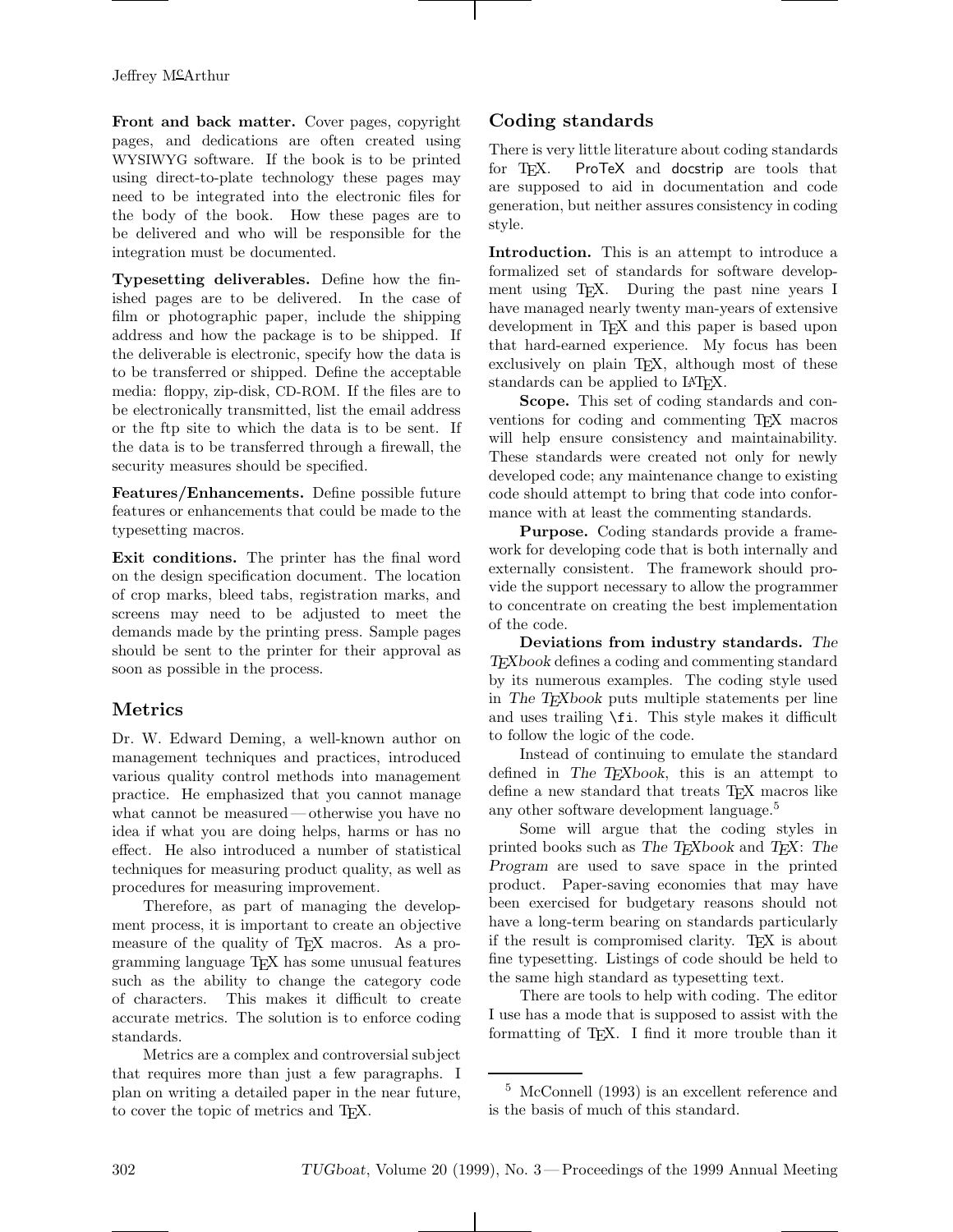is worth, particularly since I rarely work with the standard \catcode settings.

This points out the problems with tools like funnelweb and ProTeX: they place restrictions on the type of data the macros can be used with. If your input file is in SGML or XML, there is absolutely no reason to preprocess that file before using it with TEX. It is relatively simple to typeset SGML or XML data using T<sub>E</sub>X.<sup>6</sup>

Working directories. The TDS, T<sub>F</sub>X Directory Structure, is designed to stabilize the organization of TEX-related software packages. Unfortunately the TDS does not work in an environment where there are multiple projects that use T<sub>E</sub>X as an embedded typesetting engine or in an environment where there are multiple projects where T<sub>EX</sub> is only one of a number of tools used. It is preferable to keep all the macros under development in close proximity to the rest of the project and not part of the TDS tree.

The directory structure in use at ATLIS Publishing Services is quite different from the TDS. The top-level structure is based on accounts. Ideally, each account is broken into projects. Under each project specify the following directories:

- doc for Documentation and correspondence
- help for help files
- version for version control files
- alpha for distribution files that are part of the current alpha release
- beta for distribution files that are part of the current beta release
- release for distribution files that are part of the current production release
- tex for TFX files
- sgml for SGML, DTD files and such
- lex for Lex files
- Delphi3 for Delphi 3 files
- Delphi4 for Delphi 4 files
- and so on for other project-specific files

Format files and such are built and copied to the alpha directory where they are tested. When the macros have passed regression testing, the alpha files are moved into the beta directory as part of a 'beta' release. When the 'beta' release has been tested by the end users and accepted, the files are copied into the 'release' directory.

**File naming conventions.** Below is a table showing the proposed file-naming conventions for macro and font files:

|     |      | Prefix Extension Description |
|-----|------|------------------------------|
|     | .tex | source file                  |
|     | .sty | macro include file           |
|     | .fnt | font include file            |
|     | .dat | data file                    |
| Tst | .tex | unit test file               |

**Source file.** TEX uses tex as the default nsion for input files. This extension should extension for input files. only be used for files that can be used on the command line for T<sub>E</sub>X. That is, any file which is to be run by itself through T<sub>EX</sub> or any file that can create a format file. If the file will only run with a particular format file, e.g. LATEX files, then the extension should not be .tex. It should be possible to determine the purpose of the file and how to process the file from its file name. Using the .tex extension for files that require the LAT<sub>EX</sub> format is counter-intuitive because the extension implies that the file will work with TEX and does not imply that a format file is required.

**Macro include file.** Style, or .sty files, contain macro definitions. A .sty file should not produce any output to the .dvi file.

**Font file.** T<sub>EX</sub> provides a tremendous amount of power in its use of the \font primitive. Unlike some desktop packages, TEX allows complete control over how fonts are loaded and how they are used. One of the goals of good macro design is to separate form from function. That is, the data should be tagged as to its purpose and not as to how it looks. This philosophy should also be reflected in the way fonts are loaded. \font statements should not be mixed with macros. Fonts should be loaded as part of a separate file (or files). This makes it easier to change the fonts used to typeset a document. The document itself should not reference any font by anything but a generic name. The New Font Selection Scheme (NFSS) follows this same principle.

To promote this methodology the .fnt files contain all the \font statements. This has some significant advantages over the standard LATEX method of specifying fonts. LATEX allows the user to specify the main point size of the document in the \documentclass statement. Changing the main point size of the document requires the main data file be modified. It is better to separate all references to fonts and font sizes from the document.

**File names.** Having a portable file name versus with an understandable file name is the main

 $6$  The website www.greenbook.net/free.aspallows viewing of thousands of SGML documents that were typeset using T<sub>EX</sub> without the use of any preprocessor. XML is a subset of SGML.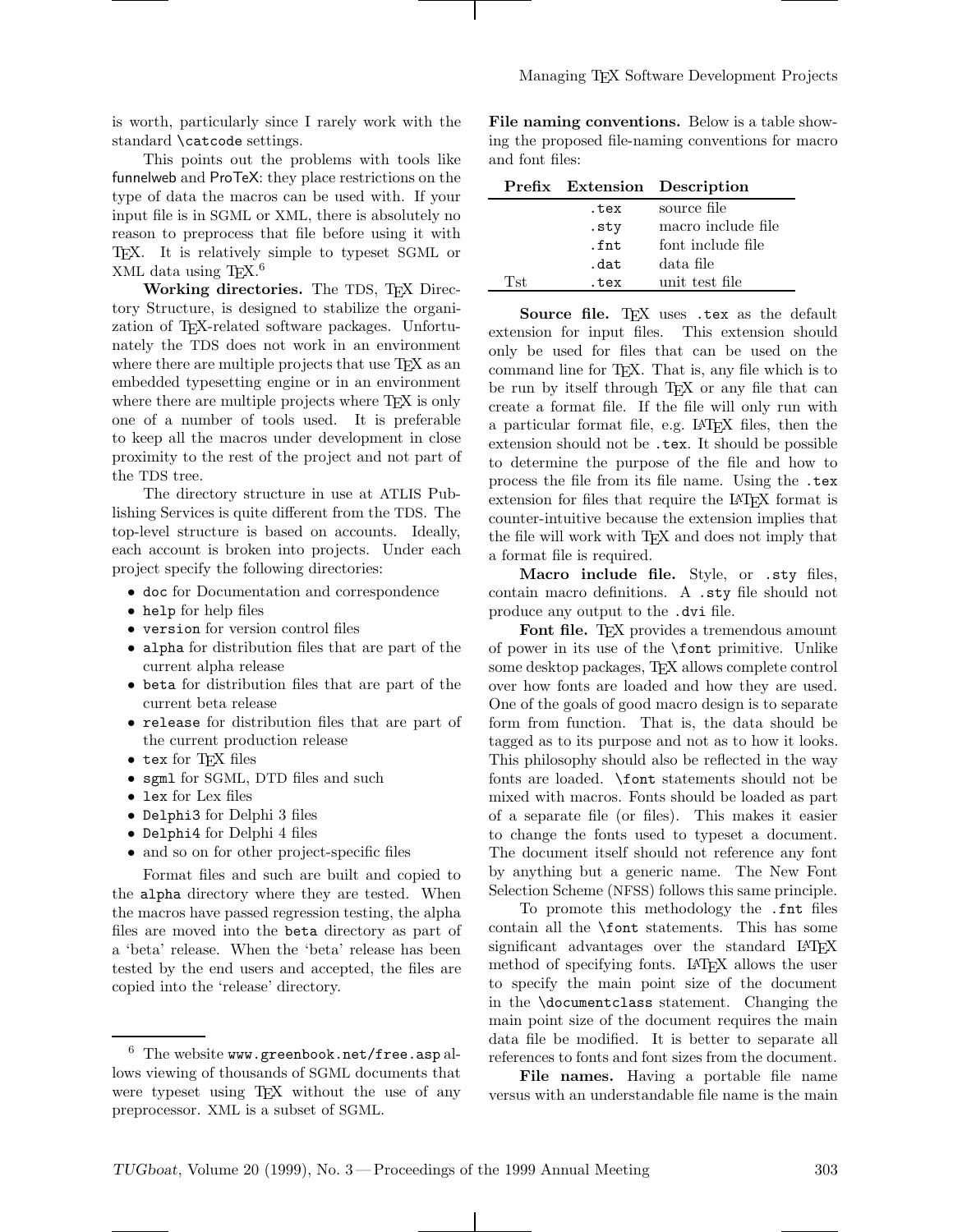issue in choosing a standard for file names. " $8 + 3$ " file names are more portable than long file names but it is difficult to use meaningful file names with only eight letters. All users should be polled to ensure that they can process the long file names, however. To avoid any possible problems, all file names should be limited to strictly alphabetical characters.

#### **Coding conventions.**

**White space or blank lines.** Blank lines should be used to show the organization of the file. Files with no blank lines are difficult to read and understand.

**Dividing lines.** By default T<sub>EX</sub> uses the percent sign, %, as the comment character; it also makes a good section divider. I recommend using a line of percent signs to separate sections of text. It is possible to mark off major sections by using double lines of percents. Minor sections can be delimited by using half lines or quarter lines of percent signs.<sup>7</sup>

**Version control.** Keeping track of revisions, releases, and versions of software is important to all successful software development projects. Integrating T<sub>E</sub>X with a version control system is<br>relatively simple. There are numerous version There are numerous version control systems, each with their own features and syntax. Each set of TEX macros should announce to the user what version of the macros they are running. The following code fragment shows one method of passing the version information to a T<sub>EX</sub> macro:

```
% First for the revision level
\def\DefStyleVersion'#1'{%
    \gdef\StyleVersion{1.#1}}
```

```
% ***keyword-flag*** '\forall v (\forall d \forall t)'
\DefStyleVersion'2 (5-Aug-98 2:42:04)'
```
The version number should be announced to the user by using \everyjob.

**General coding conventions.** The Fundamental Theorem of Formatting is that good visual layout shows the logical structure of a program (McConnell, 1993:403). TFX macros should use a layout style that:

- accurately represents the logical structure of the code
- consistently represents the logical structure of the code
- improves readability
- withstands modifications as the code is maintained

**Modularity.** Macros should be written in a modular fashion. For example, the macro should not call out fonts by their point size but rather by their usage. So, instead of using \tenrm the macro package should reference something like \NormalRoman. This allows the fonts to be replaced conditionally depending on context.

In almost every case, over the past nine years of software development projects using TEX, the font set had to be changed at some time during the project. In many cases different outputs were created using different sets of fonts.

The same input file can be used to create dramatically different output formats. One project entailed typesetting a directory of telephone and fax numbers. The input composition file was approximately 60 MB in size. From the single composition file two different directories were created. The first, much larger, included both the phone and fax numbers. The second, much smaller, contained listings only with fax numbers. The TEX macros were written to programatically suppress listings in the directory if they did not have a fax number.

**Macro coding conventions.** TFX macros should be self-documenting. In other words, the code should be commented in such a way as to make it easy for the casual reader to understand what the macros are doing, no matter how complicated the actual logic is. Each macro should have a preamble comment. The preamble should define what the macro does. If the macro takes parameters, each parameter should be documented as to what it is and what its expected value should be. If the macros take optional parameters then those optional parameters should also be documented.

**Indentation.** To accurately and consistently represent the logical structure of the code, macros should be formatted using a block indentation style.

**"if" coding conventions.** All if–else–fi testing should show the logical block structure of the code. Below is an example of code that does not show the logical structure:

```
\def\strut{\relax%
        \ifmmode\copy\strutbox%
    \else\unhcopy\strutbox\fi}
```
The logical structure is much easier to understand using the following formatting style:

<sup>7</sup> Some editors allow the user to specify how many "repeats" of a character to use, a function which facilitates insertion of such dividing lines.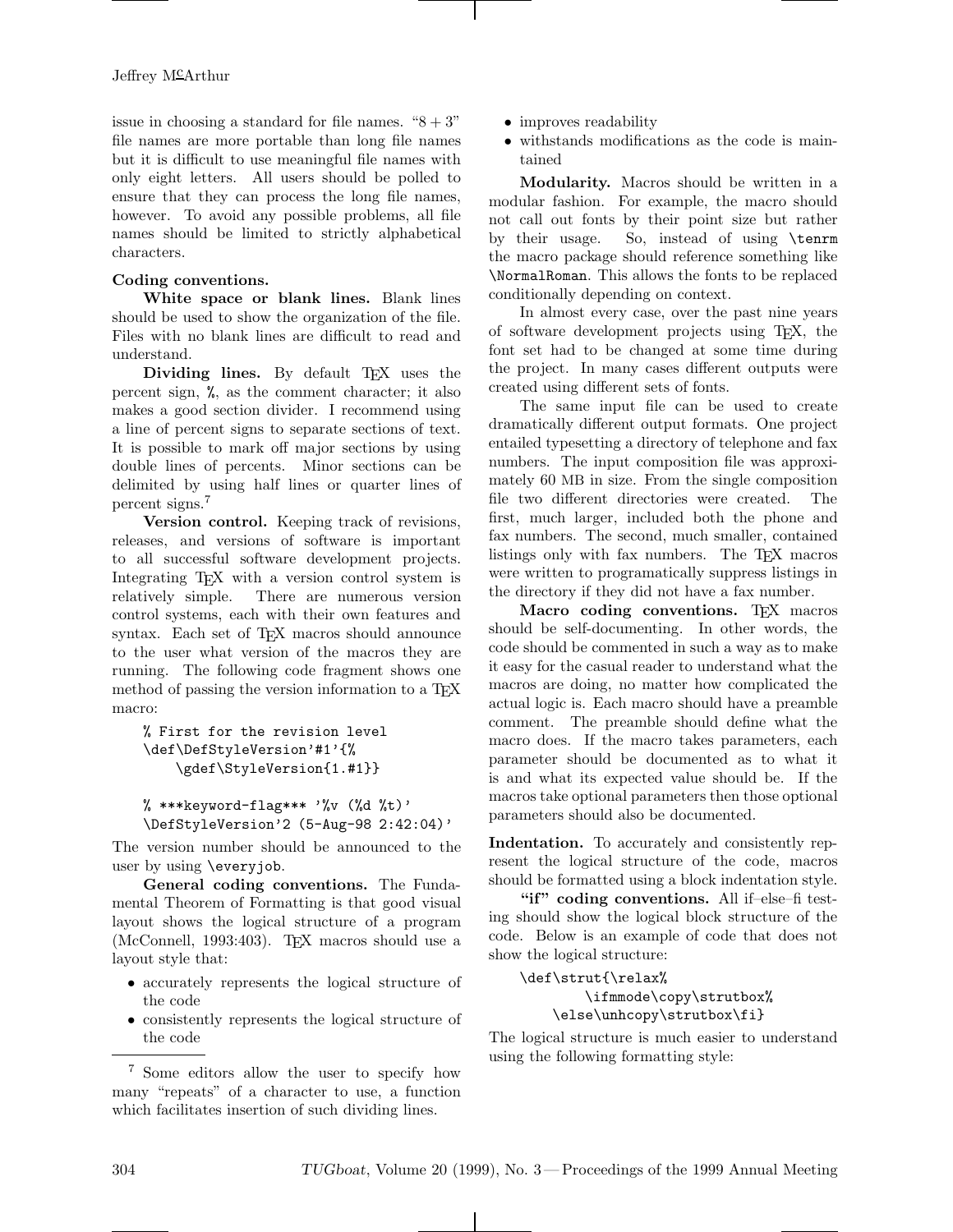```
\def\strut{%
    \relax%
    \ifmmode%
        \copy\strutbox%
    \else
        \unhcopy\strutbox%
    \fi%
}
```
"elseif" coding conventions. T<sub>EX</sub> does not define an \elseif primitive. Occasionally it is useful to do several sequential tests, such as testing a parameter to see if it matches some pattern. Because the tests are sequential, a strict indentation style would be difficult to read. In those cases a modified indentation style should be used:

```
\def\TestValue{%
    \ifx\next\ValA%
        \ProcessA%
    \else\ifx\next\ValB%
        \ProcessB%
    \else\ifx\next\ValC%
        \ProcessC%
    \else%
        \ProcessOther%
    \fi\fi\fi%
}
```
**Specialized TEX coding conventions.** The code necessary to change the value of the TFX escape character,  $\lambda$ , in order to process verbatim text or produce auxiliary index files, is difficult to document. In cases like this, there should be an extensive preamble that documents the process.

User interface. T<sub>EX</sub> is a batch processing typesetting system and as such has a very rudimentary user interface. However, the user should be able to tell at a glance what version of the macros they are running. TFX provides an \everyjob facility that allows format files to show the user the information about the version of the macros.

As TEX processes pages it displays the folio. For large jobs, it may also be desirable to inform the user what part of the document T<sub>EX</sub> is processing. This can be done using \write or \message statements.

## **Code review checklist**

Prior to doing a code review, the software should undergo a clean build, followed by an inspection of its design and coding.

**Clean build process.** Prior to the release, the software should be subject to a clean build and test. Doing a clean build ensures that all the files

are properly checked into the version control system and that it would be possible to recreate the project from a backup of only the source code.

**Back up everything.** The first step in a clean build is to back up everything. This is important because, as part of the process, many files will be deleted.

**Check everything into version control.** Make sure that all source files are checked back into the version control system. This also ensures that version/revision numbers are incremented.

**Delete the entire project.** All source code files and format files are deleted from the system. Those who are worried about disaster recovery would start with a system with a completely clean disk and would require all the development software to be reinstalled.

**Restore the source from version control.** Restore all source files from the version control system.

**Build the project.** At this point the format files should be rebuilt. One of the most common problems is missing files. If a file is missing, it was not included in the version control system.

**Regression testing.** Testing to make sure that software has not taken a step backward and reintroduced bugs that have been fixed previously is called regression testing. Because the entire system has been rebuilt, it is important to check that nothing has been inadvertently changed.

**Design and coding inspection.** The clean build should find any files not included in the version control system. Every project should have a document that defines how it is to be built and this document should be updated to list any problems that appeared during the clean build.

Using the Design Specification Document, the code should be inspected to see if it is easy to determine if the code implements the design specification. Items that should be checked include:

- page size
- crop marks
- color separations and registration marks
- screens
- bleed tab
- page makeup
- fonts
- running heads
- continuation heads
- cross-references and links
- extracted indexes
- artwork
- additional hyphenation patterns